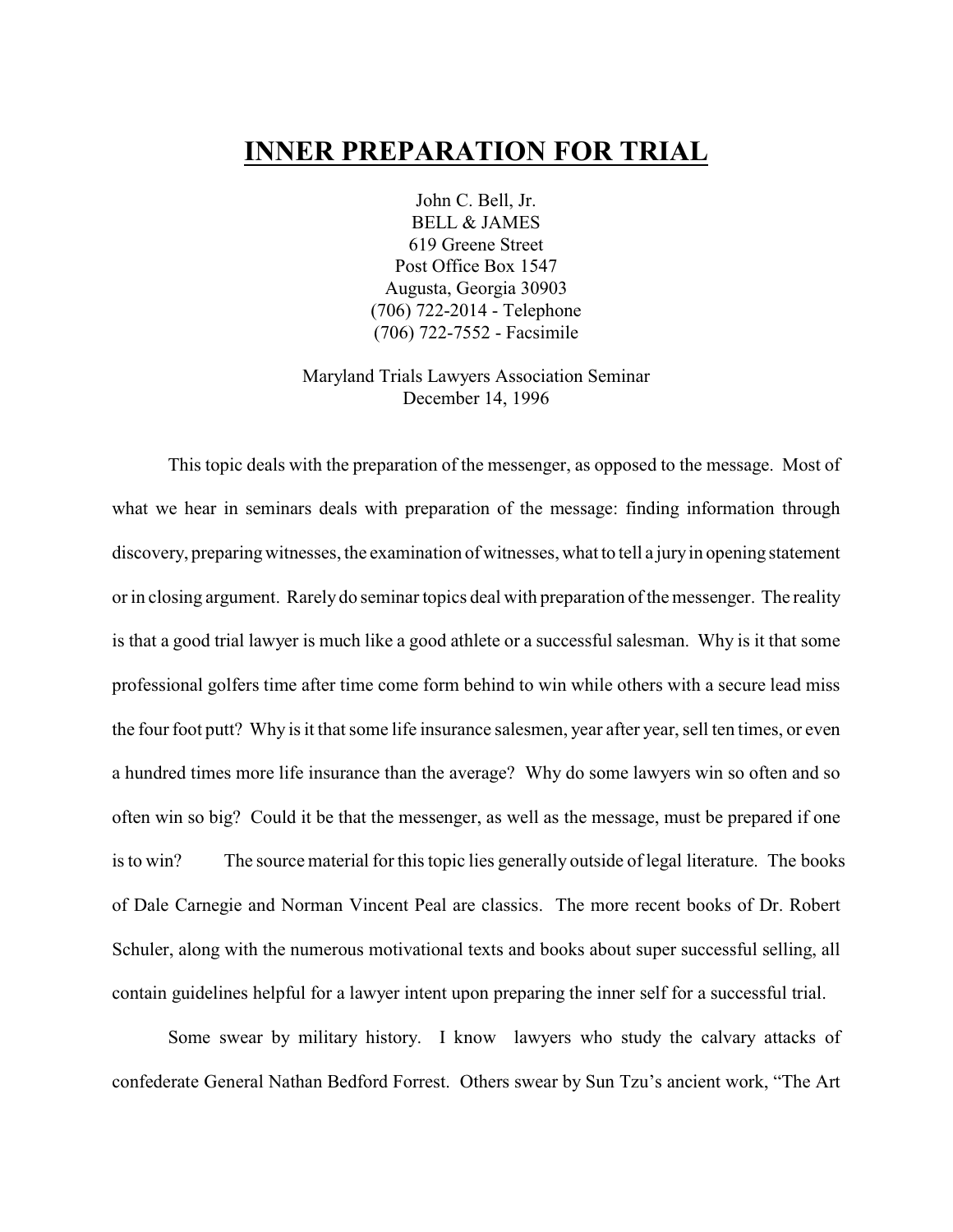of War." His lessons include the following:

## I. FIVE WEAKNESSES IN LEADERS (TRIAL LAWYERS)

The overly reckless can be destroyed.

The overly caution can be captured.

The quickly angered can be ridiculed.

The very fastidious can be humiliated.

## II. THE ULTIMATE RESTRAINT

Do not move unless it is advantageous.

Do not execute unless it is effective.

Do not challenge unless it is critical.

If engagement brings advantage, move.

If not, stop.

### III. THE POWER DEFENSE

Those who are skilled in conflict put themselves beyond defeat.

And awaited their opponent's reach for triumph.

### IV. THE RULE OF NUMBERS

When ten times greater, surround them

When five time greater, attack them

When two times greater,

scatter them.

Your writer finds inspiration from the movie Chariots of Fire. Watching it once or twice precedes every major trial. Let me not describe it. Get it from a video store and watch it.

Successful athletes and coaches are a wonderful source of guidance. Study Vince Lomdardy.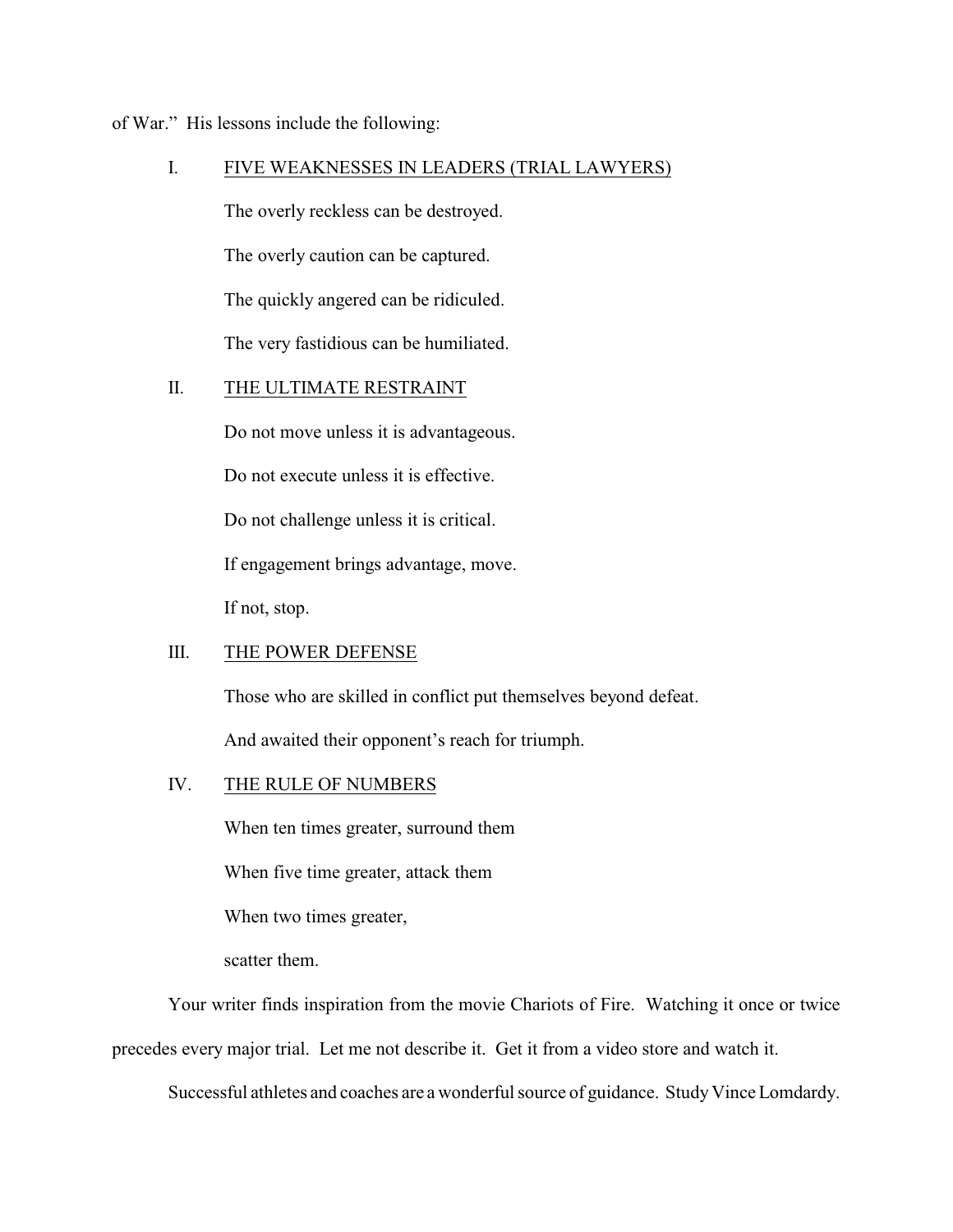Listen to Lou Holtz. Remember that Reggie Jackson would visualize before each game the pitches that would come his way and how he would hit them. In his words, "I have a videotape in my mind and I simply replay it during the game."

The world of music is likewise a world of inspiration. What motivates you? Beethoven? Puchini? Jesse Norman? Willie Nelson? The Gatlin Brothers? Gospel hymns? Choose what works for you and use it! Have the tapes in your car. Have the tunes that move you resonating through your mind as you climb the stairs of the court house.

There is a more practical, a more mundane yet still important side of inner preparation. It is hard to do well if you do not feel well. Many of us exercise regularly, though regular exercise is often the first victim as trial approaches. Nonetheless, exercise to stimulate the body and cleanse the mind may be more important during the stress of pretrial and trial than at any other time. Remind yourself repeatedly: if the President of the United States can find time to go run almost every morning, you can too! Too much food likewise will be counterproductive to a clear and focused mind. Hold the alcohol for the victory celebration.

Do clothes make the man? For sure, the wrong clothes unmake the man. Have you put on ten pounds? Are all of your suits fitting a little tight? Make sure you have clothes that fit well and feel comfortable for trial. Even if no one else notices, you will notice and feel at least a little insecure if the attire isn't right. There is no such thing as too many clean shirts on the morning of trial. If your trial is out of town, be sure to have back-up clothes. Two hours before trial is too late to find out about missing buttons. Haircuts, shoe shines and such can each give an edge of confidence.

Proverbs teaches us, "in all thy getting, get understanding." The trial lawyer's motto should be: in all thy preparing, put aside time for quiet thought, for in such quiet times may come